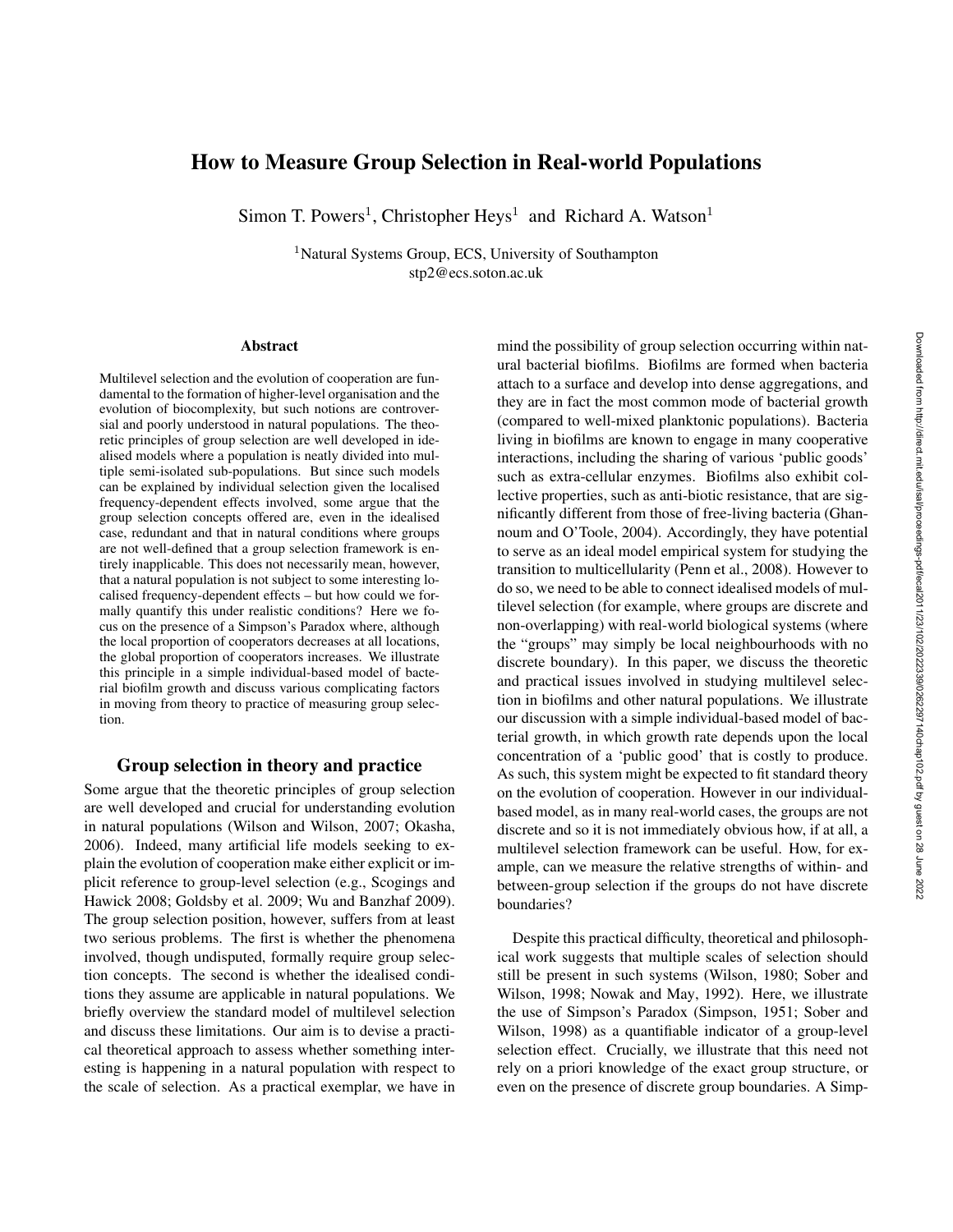son's paradox occurs when, although the proportion of cooperators *decreases* in every locality, the global proportion of cooperators nevertheless *increases*. This can be measured in situ and does not require comparison with a well-mixed population, nor that we know the exact evolutionary game (fitness function) that individuals are engaged in. Then, by measuring the magnitude of the discrepancy between local and global proportions of cooperators over a range of local scales, we can identify the effective selective scale in a natural population. We also illustrate several further complicating factors that arise in moving from idealised theoretic models to more realistic biological scenarios.

# The idealised model of multilevel selection and its limitations

The idealised model of multilevel selection involves a population of individuals that is divided into discrete (equalsized) sub-populations or demes (Wilson, 1980; Sober and Wilson, 1998), Fig. 1.



Figure 1: Growth of cooperators (green) & selfish individuals (red) living in groups. Individuals in each group (only two are depicted) are drawn randomly from a global population (left) such that the proportions of types (cooperators and defectors) varies slightly between groups. Groups with more cooperators grow more than groups with fewer cooperators and therefore contribute more individuals (specifically cooperators) to the global cell-count. Hence, the global proportion of cooperators increases (right).

Note this model assumes that localised fitness interactions are contained within neatly circumscribed groups. To sustain cooperation at high levels the population must be subject to multiple episodes of 'aggregation and dispersal', alternating between phases with a single 'migrant pool' (the global population or a representative sample thereof), and phases with multiple localised interaction groups. Without a group mixing stage, selfish behaviour would eventually go to fixation within each group founded by one or more selfish individuals (assuming Prisoner's Dilemma cooperative interactions; Powers et al. (2008); Powers (2010)).

Is this really group selection? It has been widely argued that this classic model shows nothing more than individual

selection given localised frequency-dependent effects (Maynard Smith, 1976; Nunney, 1985; Sterelny, 1996; Grafen, 1984), and hence does not involve group selection at all. That is, rather than saying *groups* with more cooperative individuals are fitter than *groups* with fewer cooperative individuals, we could equally say that *individuals* in groups with more cooperators are fitter than *individuals* in groups with fewer cooperators. In fact, our position is that if we could not explain the outcome of such models in terms of (context dependent) individual selection the result would be 'mystical' - that is, we would not have an evolutionary explanation at all. The behaviour of such models is fully explainable, as it must be, in terms of modified selective pressures on individuals given the group-living assumed. Nonetheless, it is at least interesting to note that the increase in levels of cooperation are consistent with the differential productivity of groups, i.e., more cooperative groups are fitter in terms of the genetic contribution they make to future generations, as well as consistent with the differential productivity of individuals, i.e. individuals in more cooperative groups are fitter in terms of the genetic contribution they make to future generations (Dugatkin and Reeve, 1994; Kerr and Godfrey-Smith, 2002). Indeed, this has to be the case because in this (very common) kind of multilevel selection model, group fitness is by definition the mean individual fitness of the group members (Damuth and Heisler, 1988; Okasha, 2006). However, even this pluralist position seems to be on shaky ground when the groups are not neatly defined. For example, how can we empirically measure group phenotypes (e.g., level of cooperation within the group) if we cannot identify discrete groups? In this case, a group based account will lose accuracy whereas the individual selection perspective remains undeniably precise (Godfrey-Smith, 2006).

Is the standard model relevant to natural populations? The standard model describes neatly partitioned sub-populations where the benefits of cooperative acts are distributed equally to members within each group, but not with members of other groups (Wilson, 1980; Godfrey-Smith, 2006). Such idealised conditions are likely to be rare in natural populations. Of course, the effect does not immediately vanish when groups are less neat. But in such cases, localised frequency-dependent selection seems a perfectly adequate explanation (Maynard Smith, 1976), and there seems to be little value in arguing for a 'group selection' account. Moreover, even if we wanted to retain a group selection framework, it is not clear how we could measure and quantify the differential productivity of groups in realistic scenarios where groups are somewhat ill defined (Godfrey-Smith, 2006).

These considerations should not lead one to conclude, however, that there is nothing of consequence presented in the idealised models (Okasha, 2006) nor that nothing interesting can happen in natural populations. But it is a bit tricky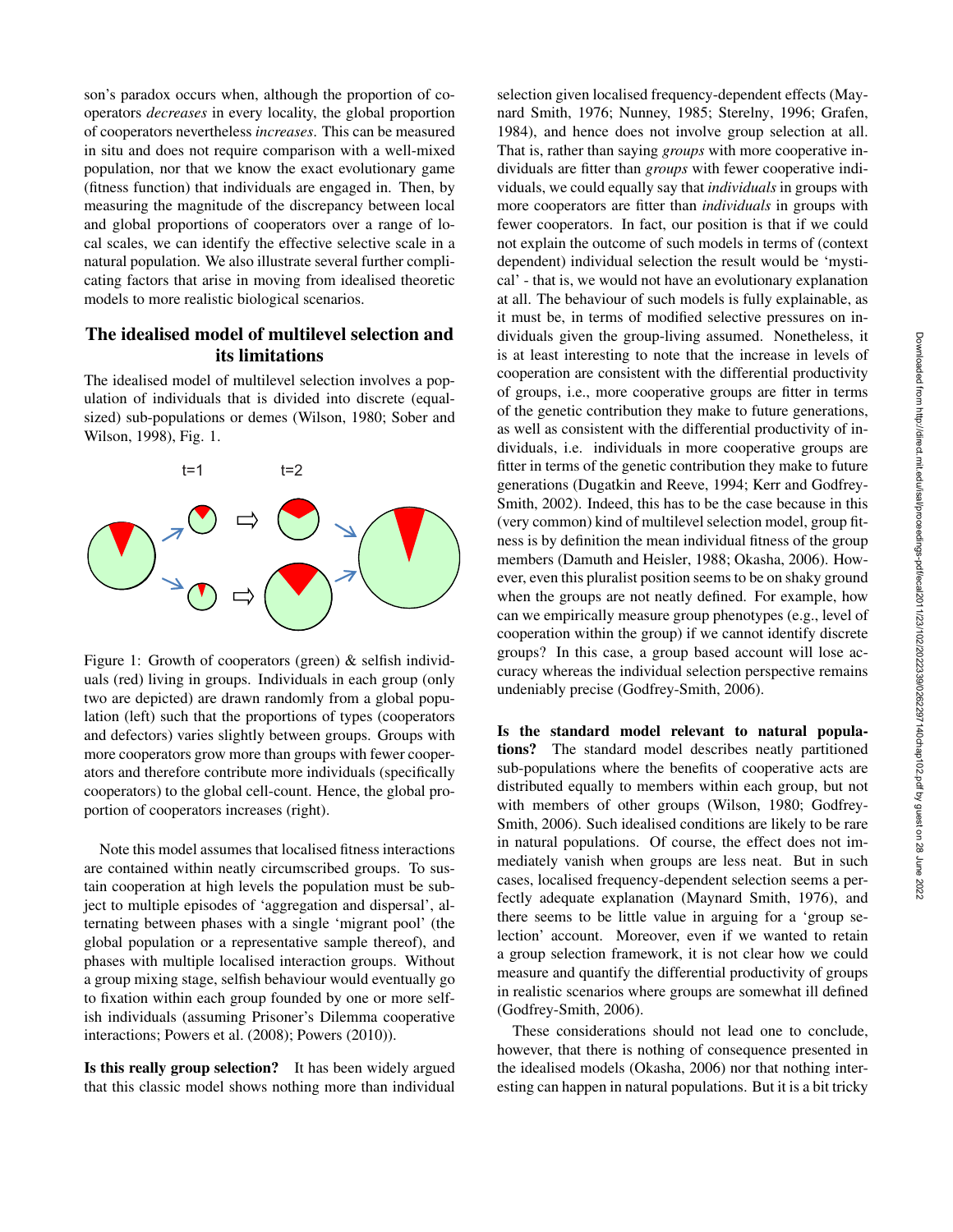to say what it is exactly, and more tricky to know how to measure it in a natural population. Certainly, if we were to assess the level of cooperation in a natural population, and then (assuming this were practically possible) assess it again in an artificially well-mixed version of the same experiment, we might see a difference in the two levels. This would at least tell us that localised frequency-dependent effects were significant in this system. But frankly, it does not sound all that interesting – it is rather obvious that selective pressures will be different in well-mixed populations if locally dispersed resources or public goods are involved. Simply examining the global frequency of cooperation tells us nothing about the mechanism behind its evolution, e.g., is cooperation a simple mutualism or is it individually-costly?

Moreover, although a comparison of well-mixed versus spatial or viscous populations is possible in synthetic simulations, the practicalities of say, mechanically mixing a biofilm or adding surfactants to break-up the extra-cellular matrix that holds cells together would not merely alter spatial relationships, but potentially affect many important environmental factors that could confound the result. We are left, therefore, with a significant gap between the theoretic idealisations of group selection and methodology that would be useful in practical situations (West et al., 2008).

An alternative is to look for a Simpson's paradox in situ. A Simpson's paradox clearly emphasises the crucial mechanics of multilevel selection (Sober and Wilson, 1998), see below, and it can be measured in situ so that it does not require disruption of the natural population structure.

### Group selection and Simpson's paradox

Simpson's paradox is a statistical phenomenon that arises when correlations or trends within sub-groups of a data set fail to represent the overall correlation when all the data is assessed together (Simpson, 1951; Sober and Wilson, 1998). Table 1 shows a very simple hypothetical example based on a group selection scenario. It shows the numbers of cooperators and selfish individuals in two groups, A and B, at two time points,  $t = 1$  and  $t = 2$ . Note that both groups show a *decrease* in the proportion of cooperators in this time interval, yet overall, from the same data, there is nonetheless an *increase* in the total proportion of cooperators.

It may be useful to clarify that at a given point in time, the average within-group proportion of cooperators can be different from the global proportion of cooperators. This is simply because the average within-group proportion weights all groups equally, whereas the global proportion is implicitly the same summation but with each group contribution 'weighted' in proportion to its size. In the example, at  $t = 1$  the groups are equal sized and the average within-group proportion and the global proportion are therefore the same. But in the second time point, the groups are different sizes and the average within-group proportion  $((31\% + 62\%)/2 = 46.5\%)$  is not equal to the global proportion (51%).

In this example then, the growth trend paradox (i.e., cooperation decreases within groups but increases globally) is caused by the fact that one group grows much more than the other. Specifically, the B group, with twice the initial proportion of cooperators, is assumed to grow at about twice the rate as the A group in this example. So, although selfish individuals always grow faster than the cooperators in any given environment, some cooperators grow faster than some selfish individuals (specifically, when cooperators are in an environment of many other cooperators). Accordingly, because highly cooperative groups grow more, cooperators can increase in total proportion even though they decrease in proportion within each group.

# Using Simpson's paradox to indicate group selection

Simpson's paradox as a basis for group selection is well understood. However, it is generally not used as a direct indicator of group selection. Instead, the norm is simply to assess the global level of cooperation and see if it increases. But in practical experiments this is insufficient to conclude that group selection is responsible for such an increase. When the exact form of the evolutionary game that individuals are engaged in is unknown, due to numerous modes of interaction and multiple 'public goods' for example, or competition for multiple resources, it can be difficult to genuinely ascertain whether the 'cooperator' is really cooperating and whether the 'selfish' type is really selfish. That is, should we be surprised that the global level of cooperation increases, or is it a simple case of mutualism? The obvious control is to compare with a well-mixed population or to increase the diffusion rate in a spatial model, but aside from the practical difficulties of this in natural populations (even bacterial ones), this cannot maintain the 'all other things being equal' condition necessary to determine that only the localisation of interactions is producing the difference in results. Instead, by looking for a divergence between the average within-group and global proportions of types, we can both verify that the types are behaving as expected (that in any given environment the selfish individuals have the advantage) and identify a group selection effect if there is one. Thus Simpson's Paradox provides an in situ measurement of group selection in the sense that we do not need to disrupt groups to provide a control, and can therefore assess the effect that groups are having merely by observing how the frequencies of types change in the natural population.

To measure Simpson's Paradox in scenarios that have poorly defined groups requires an additional small step. For this we propose the following practical methodology for a spatially distributed population. Rather than attempt to define boundaries around one group and distinguish it from another, we can simply divide the physical space into equalsized local regions and measure both the average local pro-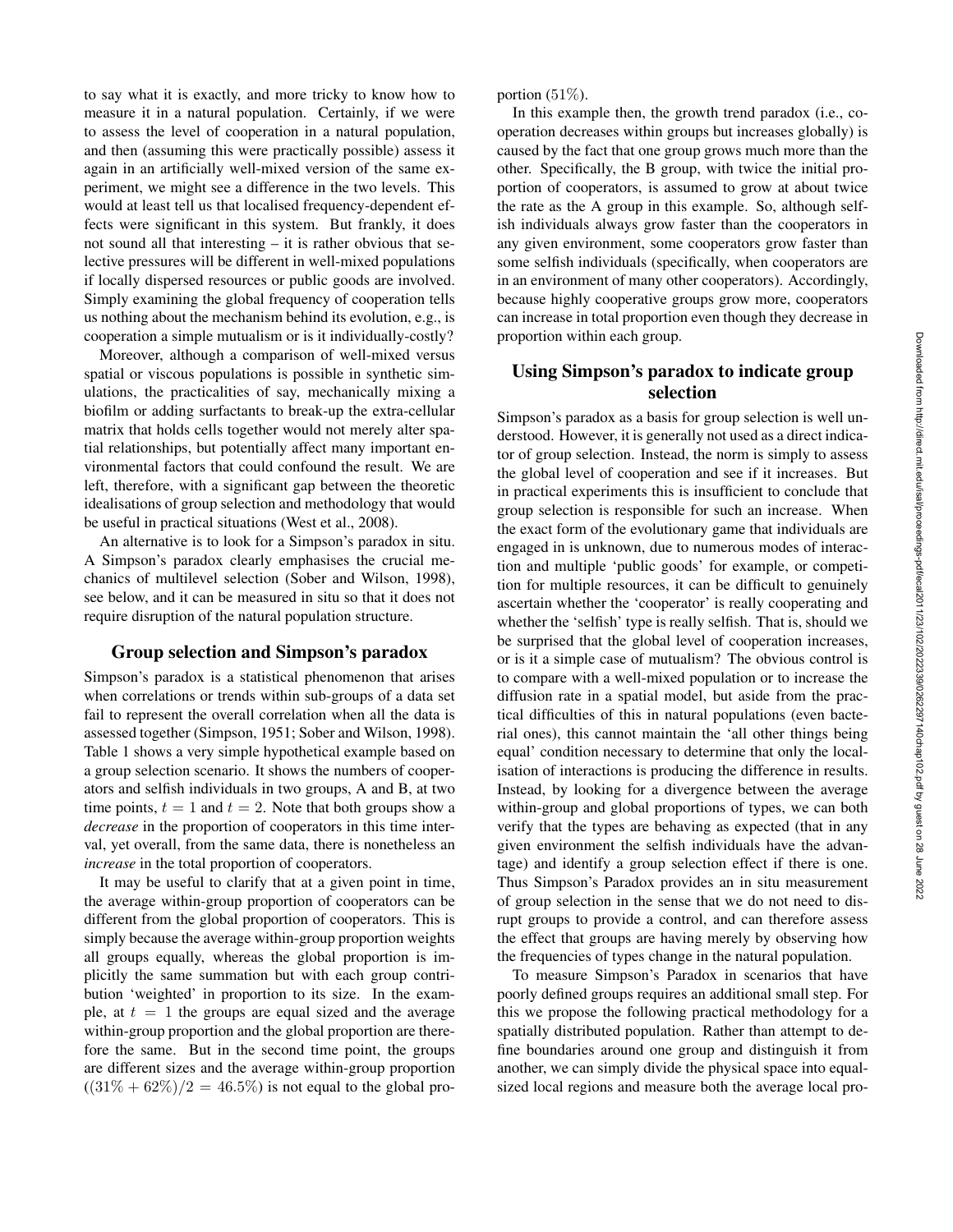|       |      | $t=1$ |                          |    | $t=2$   |           |
|-------|------|-------|--------------------------|----|---------|-----------|
|       | Coop |       | Selfish $\%$ Coop   Coop |    | Selfish | $\%$ Coop |
|       |      |       | $33\%$                   |    |         | 31%       |
| в     |      |       | 66%                      | 16 | 10      | 62%       |
| Total |      |       | 50%                      | 20 | 19      | 51%       |

Table 1: Numbers of cooperative and selfish individuals in two hypothetical groups, illustrating Simpson's paradox. Bold highlighting indicates the time point where the proportion of cooperators is highest. Note that within both group A and group B the proportion of cooperators decreases over this period, but overall, the proportion of cooperators increases.

portion of cooperators within all regions, and the global proportion of cooperators. If the selfish individuals are indeed selfish individuals then the average local proportion of cooperators must be always declining. But if, at the same time, the global proportion of cooperators is increasing then there is significant group selection activity.

Note that if every region exhibited approximately the same amount of total cell growth, then a paradox could not occur; but if some local regions are growing much faster than others (because local frequency-dependent fitness effects are sufficiently strong) a Simpson's Paradox may be observed. In principle, it does not matter whether the space is divided into contiguous tiles (as we employ below), or whether regions are selected at random with random centres. But it does matter that regions are not selected in any manner that is biased by cell density, for that would amount to taking a weighted average. Taking a weighted average would necessarily make the local average the same as the global, and so would result in the local group dynamics disappearing from the analysis. This is the "averaging fallacy" described by Sober and Wilson (1998), which causes the appearance of group selection to vanish. For example, measuring the proportion of cooperators in the vicinity of each and every cell or within its radius of influence will bias measurements of local proportions in such a manner that dense areas contribute more to the average in exact proportion to how dense they are – in this case, the average local proportion cannot be different from the global proportion.

In the remainder of this paper we develop a simple individual-based model of bacterial growth, such as would apply to a locally-dispersing 'public good', to illustrate the use of this methodology and as a basis for discussion of several additional complicating factors that are important in its application. Of particular interest is the possibility of measuring the local proportions at several different spatial scales to determine the effective scale of selection.

#### An individual-based model

#### Bacterial Biofilms

In developing the following model we have bacterial biofilms in mind. Social evolution in bacterial systems is currently receiving considerable attention both as a model system of social evolution and because of the practical implications of biofilms (Crespi, 2001; Griffin et al., 2004; Burmolle et al., 2006). Biofilms show a physical structure especially suited for localised fitness interactions via the formation of semi-isolated micro-colony structures (Hall-Stoodley et al., 2004). However, the following model is general – not dependent on any of the particulars that pertain to specific bacterial strains or types of fitness interaction. The vital assumptions are that there are two types of individual, that the presence of one of these types (but not the other) is beneficial to other individuals within a certain spatial radius, and that this type bears a cost for providing this benefit. For example, one type may be a wild-type strain of *Pseudomonas Aurigenosa*, that releases into the environment an enzyme useful for binding iron (Griffin et al., 2004). This enzyme can be understood as a 'public good' because it can be used by others within the diffusion radius of the molecule. The other type may be a selfish mutant strain that does not produce the public good and is therefore not burdened by its production, but can, like any other individual, benefit from the public good produced by cooperators.

## Model definition

The state of the model at any point in time is defined by a population of individuals each of which has a type (cooperate/selfish), an age, a location in continuous 2D space and a 'reproductive potential'. Reproductive potential can be thought of as the resources the individual has accumulated over time. There is no explicit modelling of the public good, diffusion constants, extra-cellular matrix, or such like - and in the default model, cells do not move. At every point in time, the fitness potential of each cell is incremented by a fitness benefit, W. This is a function of both the individual's own type, and of the number of cooperators in the local vicinity. Specifically, the fitness benefit of an individual is:

$$
W = m + Pb - c,\tag{1}
$$

where  $m = 1.5$  is a constant representing the intrinsic growth rate,  $P$  is the proportion of cooperators within a given radius,  $r_1 = 15$ , of the individual (including itself),  $b = 4$  is a constant representing the fitness benefit received from cooperators, and  $c = 0$  for selfish individuals and  $c = 1.8$  for cooperators is the cost of being a cooperator (i.e., the cost of producing the public good). This fitness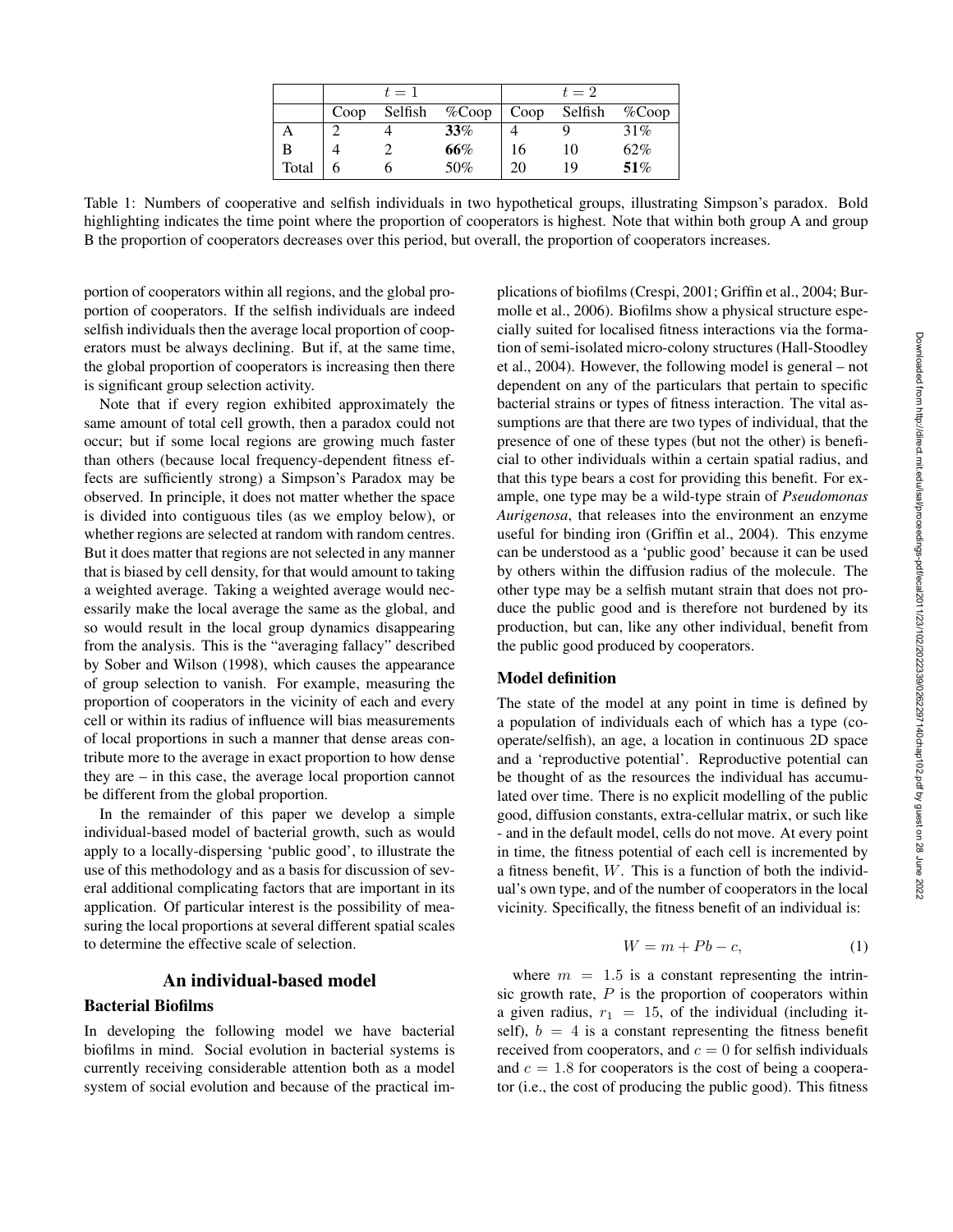function is standard in evolutionary models of altruism (Wilson, 1980), and amounts to an n-player public goods game / Prisoner's Dilemma (Fletcher and Zwick, 2007).

The model proceeds by updating each individual, in each time step, according to Algorithm 1.

## Algorithm 1 Individual update algorithm.

- 1. The age is incremented by 1.
- 2. If the age is 5 the cell dies.
- 3. Otherwise, the fitness benefit is calculated (as above) and added to the individual's current reproductive potential.
- 4. Whilst the reproductive potential  $> 4$ ,
- (a) Reproduce, placing descendant cell in a new location according to a placement algorithm (see text). An offspring is an exact genetic clone of its parent.
- (b) Decrement reproductive potential by 4.

The model is initialised with equal numbers of cooperators and selfish individuals distributed uniformly at random. Each initial cell (and new cell from reproduction) is initialised with reproductive potential=0, and age=0. The placement algorithm may take account of competition for space (and possibly fail to produce an offspring if space does not allow) but by default it simply places an individual in a random location within a radius,  $r_2 = 5$ . Thus, an offspring is placed close to its parent.

Measuring the global proportion of cooperators is trivial. To measure the average local proportion of cooperators, the space is divided into contiguous square regions of size,  $r_3 = 15$  (note that the area of each square local region,  $(r_3)^2 = 225$ , in which local proportions are measured, is the same order of magnitude as the circular area over which a cooperator may affect other individuals,  $\pi(r_1)^2 = 707$ . See Fig. 5.).

In an advanced version of the model, cells are motile and move toward cooperators. This represents attraction towards concentration of the public good, for example. At each time step, a vector is calculated which is a distance-discounted sum of vectors to all other local regions, weighted by the number of cooperators in that region. The regions used are the same as those used for calculating the average local proportion of types. Each cell then moves a random distance d in the direction of this vector;  $d$  is uniformly distributed in the range 0 to  $15r_4$ , where  $r_4$  is a constant controlling the amount of movement.

#### Model illustrations

We initialised each simulation with 150 cooperators and 150 selfish individuals, distributed randomly across a square grid of size 250 ∗ 250. Each simulation was repeated 50 times,

and the mean of both the average local and global proportions of cooperators recorded.

Figure 2 shows that although the initial distribution of bacterial cells is random, the cells grow into spatial clusters due to non-motility and the fact that offspring are placed close to their parents (as per *Model definition*).



Figure 2: Illustration of biofilm growth in the model. Green cells are cooperators, red are selfish cheats.

From standard social evolution theory, we would not expect cooperation to increase or be stable in the absence of localised interactions (Wilson, 1980). Thus, in such cases we should not see a Simpson's Paradox, since without localised interactions there should be no difference in the growth-rates of different localities, *ceteris paribus*. We verified that this was the case in our model by making the radius of social interactions,  $r_1$ , equal to the size of the whole grid. Thus, each individual would experience the global proportion of cooperation for the purposes of determining their fitness. This corresponds to complete mixing of the public good, but not of the individuals themselves. Thus, we still measured the local proportion of cooperation across squares of size  $r_3 = 15$ . As Figure 3a shows, the global frequency of cooperation steadily declines in this case, and there is no observation of a Simpson's Paradox. This is because although there are still spatial groups in the system, membership of these groups does not affect fitness when the public good is global, and hence they are meaningless to evolution. This serves as an illustration of the fact that the groups we can readily observe in a system (e.g., the clusters in our model) may not be the same scale as the groups that matter for the evolution of cooperation (in the case of well-mixed public goods, the 'group' is the whole population).

On the other hand, in Figure 3b we set the radius of the public good to  $r_1 = 15$ . This represents localised interactions, and so we might expect cooperation to evolve. Moreover, we set the window size over which we measure local proportions of cooperators to be of this same scale  $(r<sub>3</sub> = 15)$ . In this case cooperation evolves, and we observe a difference between average local and global proportions of cooperation, and hence a Simpson's Paradox. It should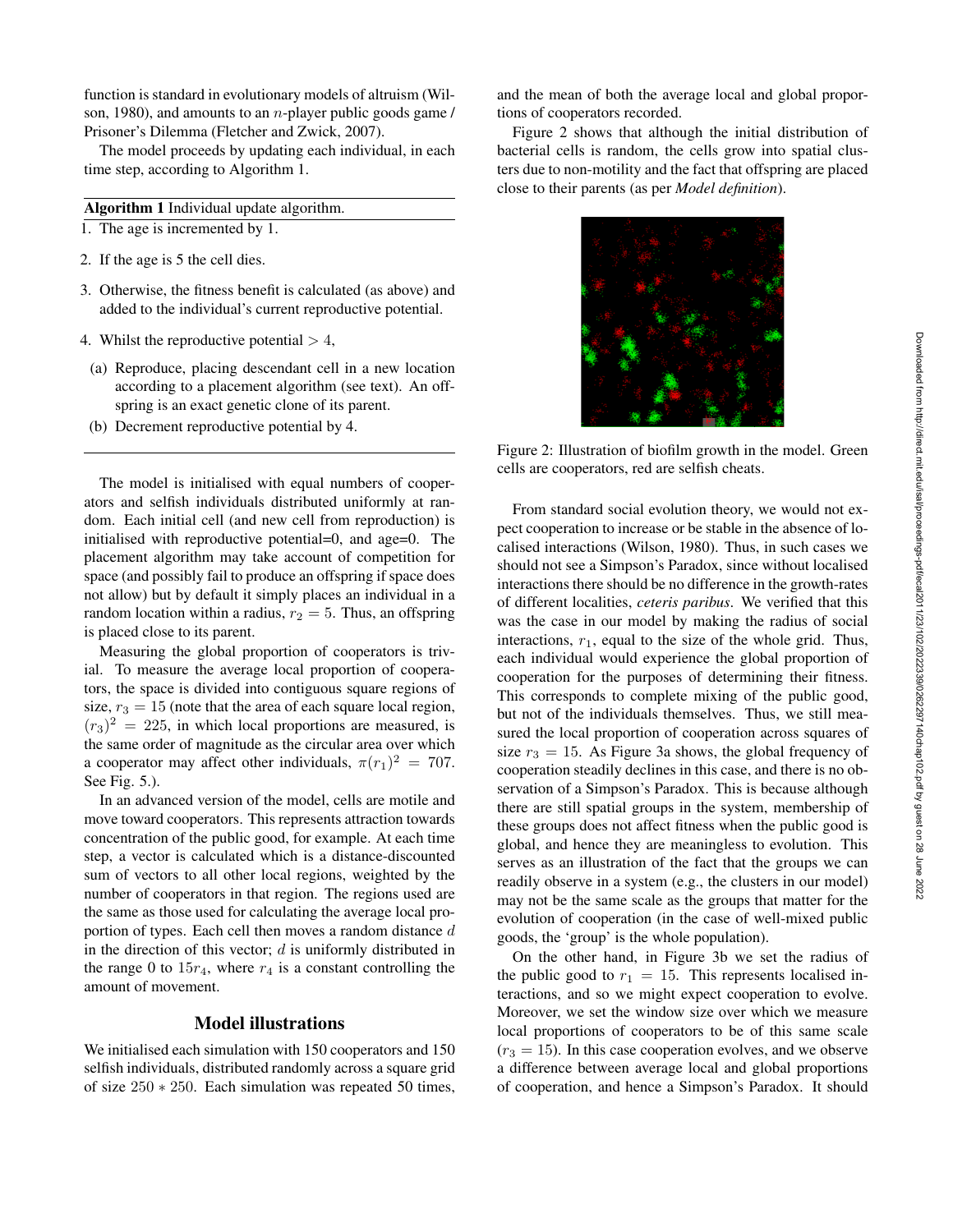be noted that Simpson's Paradox is present even when the global proportion of cooperators is falling, so long as the average local proportion of cooperators is falling at a faster rate (e.g., generations 1-6 in Figure 3b). In this case there is a non-zero between-group component of selection, but this is weaker than within-group selection.

Figure 3b also illustrates that the paradox cannot be sustained indefinitely. This is because selfish individuals are fitter than cooperators sharing the same public good (same  $P$ value but  $c = 0$  in Equation 1). Thus, they must necessarily increase in frequency within each locality. As this happens,



Figure 3: A) When the average of interaction,  $r_1$  covers the entire space, cooperation does not evolve and Simpson's Paradox is not observed. B) When  $r_1 = 15$  cooperation evolves, and there is a difference between local and global proportions. C) Multiple aggregation and dispersal cycles with  $r = 15$ .

the differential growth of different localities decreases, and hence the paradox reduces. In Figure 3b, the paradox peaks at 14 generations, after which the global frequency of cooperation starts to fall back down. This seemingly inevitable decrease in cooperation as the generations go by need not occur, however, if individuals are periodically mixed and redistributed in space (Sober and Wilson, 1998). Essentially this is because such a redistribution of individuals reestablishes variance in the proportion of cooperators (and hence in the amount of the public good) between groups, and so once again allows for differential group productivity to have an effect and create a paradox. This is illustrated in Figure 3c, where dispersal from clusters and global mixing occurs every 14 generations. These dispersal events explain the see-saw shape of the average local curve: at each dispersal event, the average local proportion is returned to the global proportion of cooperators. Dispersal is known to occur in natural biofilms (Ghannoum and O'Toole, 2004) (although simultaneous and complete mixing is a simplifying assumption of our model), and the single-celled bottleneck in the development of multicellular organisms provides a similar redistribution of genetic variance (Maynard Smith and Szathmáry, 1995; Michod, 1999). Thus, some degree of dispersal is likely to be important in maintaining cooperation in natural populations (West et al., 2002), and may actually be an evolutionary adaptation at least partly for this purpose (Maynard Smith and Szathmáry, 1995; Michod, 1999).

Figure 4 shows the effect of cell motility on the observation of Simpson's Paradox. Again, from standard theory we would expect increasing motility to reduce global levels of cooperation. We see that increasing motility decreases Simpson's Paradox. This is because it increases the heterogeneity of localities, making their  $P$  values more similar and hence the differential in group productivity lower.



Figure 4: Effect of increasing cell motility on the observation of Simpson's Paradox. Error bars show standard deviation.

Figure 5 shows how the peak observation of a Simpson's Paradox changes depending on the scale at which local proportions of cooperators are measured. Observation of the paradox will peak when this scale corresponds to the actual scale of social interactions in the system, e.g., to the radius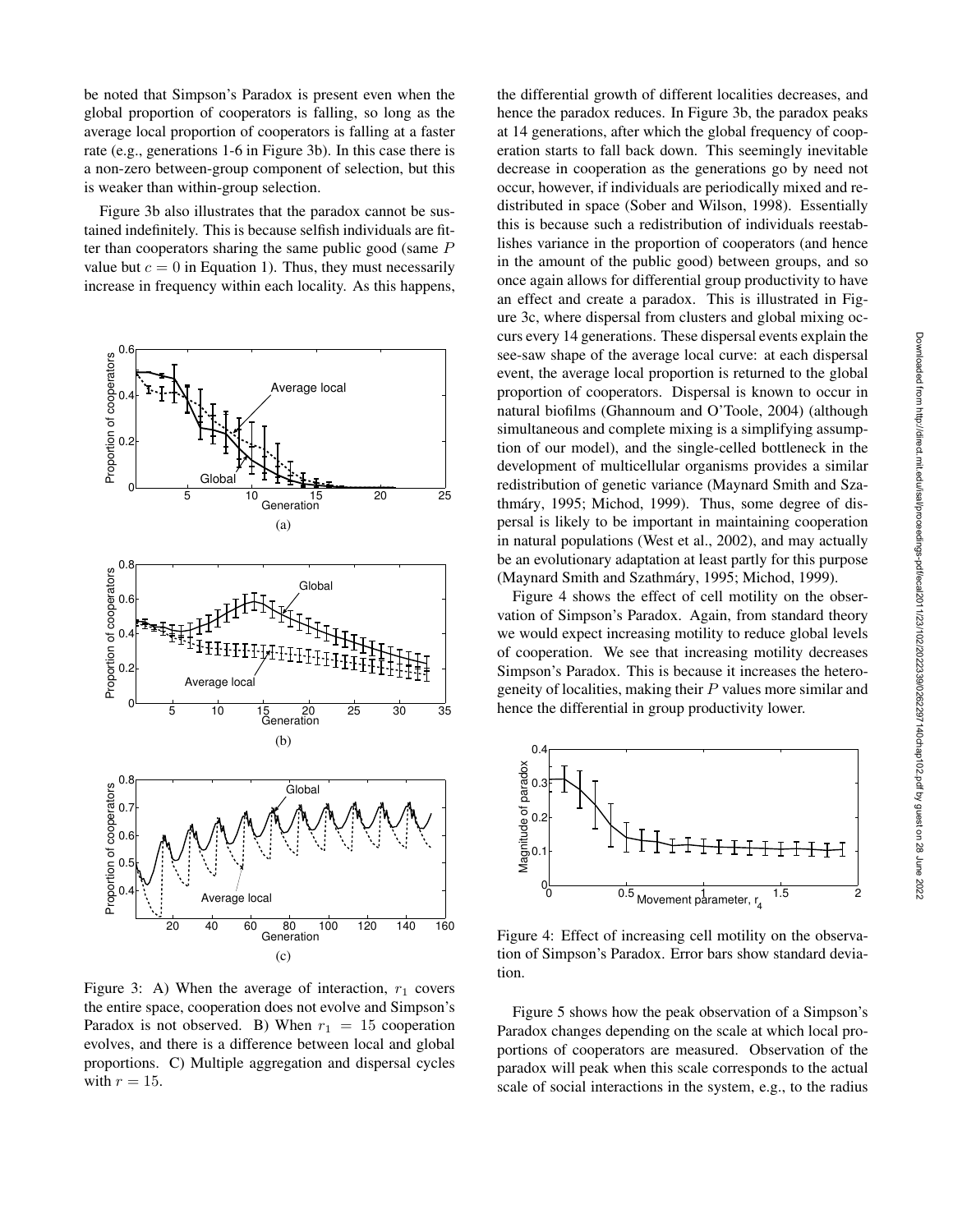in which the public good is shared. The peak in Figure 5 is where the measured locality size corresponds, approximately, to  $r_1$ , the actual scale of interaction. Measuring Simpson's Paradox using different local scales could thus be used to determine the actual scale of social interactions in a real-world system, where this may well not be known *a priori*.



Figure 5: Effect of the magnitude of the locality size measured on the observation of Simpson's Paradox (difference between local average and global proportion of cooperators). The observed paradox is strongest when the measured locality size corresponds to the actual scale of social interaction; measurements were taken after the number of generations that yielded the peak difference between global and local frequencies, for each window size. Error bars show standard deviation. The length of the error bars increases with the window size because a larger window size corresponds to fewer localities and hence fewer samples to average over.

#### **Discussion**

We have presented a methodology for measuring the effect of group-level selection in natural populations. Real-world populations may often not be formed of clearly observable groups with discrete boundaries, which makes the application of standard multilevel selection theory non-trivial. In particular, theoretical techniques for measuring the strength of group selection, such as the Price Equation or contextual analysis, rely on being able to measure properties of discrete groups (Godfrey-Smith, 2006). Thus, their application to systems such as bacterial biofilms remains problematic.

Here, we have suggested observation of Simpson's Paradox as a way to quantify the effect of group-level selection in a natural population. It is now widely appreciated that Simpson's Paradox, the difference between average local and global frequencies of cooperation, will be present whenever individually-costly cooperative behaviours evolve (Sober and Wilson, 1998). Moreover, its presence indicates multiple scales of selection in a system (Sober and Wilson, 1998). However, discussions of Simpson's Paradox have so far remained in the theoretical domain. In particular, illustrations of it have, to our knowledge, only been conducted in models with discrete group boundaries. By contrast, we

have shown that Simpson's Paradox can be readily measured in populations where individuals are continuously distributed throughout space. Thus, the exact group structure does not have to be known *a priori* for this technique to be applied. We have illustrated the measurement of Simpson's Paradox in such a case with an individual-based model of public goods production in bacterial biofilms.

Significantly, measurement of Simpson's Paradox can be used to determine the effective group structure in a natural population. Specifically, the difference between average local and global proportions of cooperation will peak when the size of localities measured is of the same scale as that over which the public good is shared. That is, when the measurement window size matches the scale of fitness-affecting social interactions. Wilson (1980) terms the scale over which social interactions occur "trait groups". He stresses that the groups which matter to natural selection are subsets of individuals in which fitness-affecting interactions occur, and that these subsets may not correspond to the apparent groups that are most readily observable in a population. For example, although discrete clusters may be observable in a biofilm, these may not correspond to the radius over which a public good diffuses. Varying the window size over which the change in local proportions of cooperators is measured, and looking for the peak difference with the global proportion, can identify the effective trait groups in the population. Searching for the trait groups in this way can be done by image analysis at the end of the experiment – the experiment does not have to be re-run in order to measure Simpson's Paradox on different scales. Regarding biofilms, one may also measure local proportions using regions that specifically enclose micro-colonies to see if micro-colony structure is a stronger selective unit than arbitrary local regions. That is, our methodology can be used to determine whether the micro-colonies correspond to trait groups, or whether the trait groups are in fact smaller or larger.

In future work, it would be interesting to investigate whether the Price Equation can be meaningfully applied to the appropriate window size. In particular, our methodology identifies non-arbitrary groups. Thus, once we have identified the effective trait group size, we could calculate the covariance between group character (local proportion of cooperators), and group productivity. Likewise, we could calculate the covariance between individual character (cooperator or not) and individual fitness (number of cell divisions). Our methodology also fits within a kin selection framework (Hamilton, 1964), as used by Griffin et al. (2004) to study bacterial social evolution, for example. Finding the trait groups corresponds to finding the scale at which genetic relatedness should be measured in a natural population.

Acknowledgements Thanks to Alex Penn, Jeremy Webb and Lex Kraaijeveld.